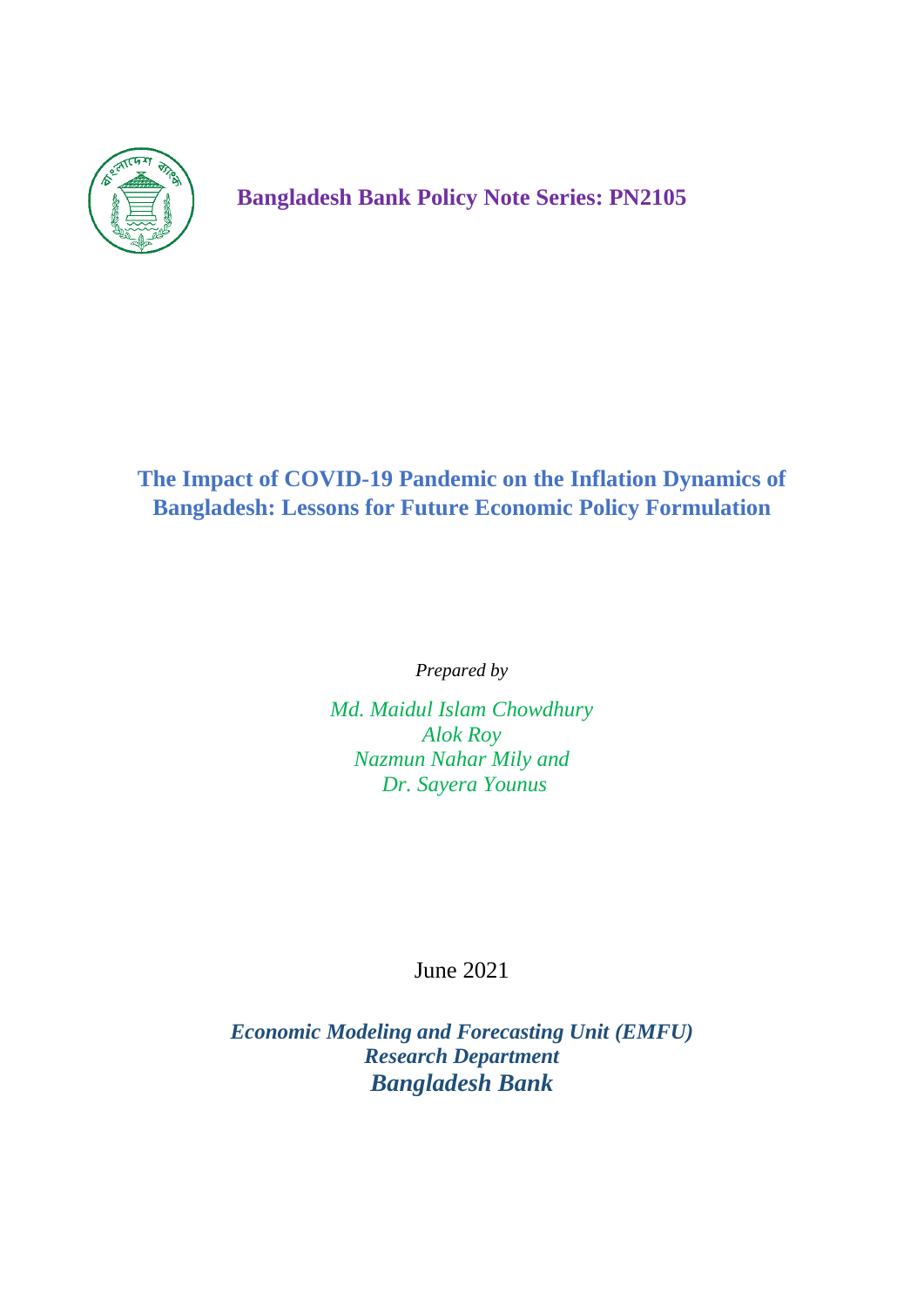# **The Impact of COVID-19 Pandemic on the Inflation Dynamics of Bangladesh: Lessons for Future Economic Policy Formulation**

*Md. Maidul Islam Chowdhury<sup>1</sup> Alok Roy Nazmun Nahar Mily and Dr. Sayera Younus* 

### **Abstract**

*The intention of this policy note is to analyze the impact of the COVID-19 on the Inflation dynamics in Bangladesh. General, food, and non-food inflation trends at national, rural, and urban levels over pre-COVID-19 and COVID-19 periods have been investigated in this policy note. The sample period from January 2019 to February 2020 is considered as the prepandemic period and March 2020 to April 2021 as the pandemic period. Tables, graphs along with the correlation matrix are used to analyze the stated inflation dynamics. The investigation has resulted in a significant impact of COVID-19 on the inflation rate of Bangladesh in terms of increasing volatility which differs by rural and urban areas. Both food inflation and non-food inflation at national level experienced a considerable volatility in terms of standard deviation,*  but the fluctuations in food inflation are greater than those of non-food inflation. Another *finding of this policy note is the relationship between general inflation with non-food inflation which is changing over time. Besides, the inflation dynamics of disaggregated non-food inflation showed higher inflation in the transport and communication, and medical care and health expenses and lower inflation of clothing and footwear, and gross rent, fuel & lighting. Observing the trends and correlation between inflation rates at aggregated level and disaggregated items of inflation, we found that price level stabilizing regulations relating to crisis-sensitive economic sectors e.g. medical services for COVID-19 is crucial to minimize unexpected inflation volatility during any crisis similar to the current one. In addition, maintaining self-sufficiency in major food items, creating adequate buffer food stocks and sufficient foreign reserves for food imports are also important to subdue the adverse price effects of the pandemic.*

**Keywords:** Inflation, COVID-19

### **JEL Classification:** E31

### **I. Introduction**

COVID-19 pandemic is an unprecedented crisis for the modern world. Integration among countries across the globe through globalization has made the crisis unique in its kind. Bangladesh also could not avoid the impact of the pandemic. Bangladesh economy is facing diverse challenges to adapt to the crisis through balancing between life and livelihood. Price level is one of the important indicators that reflect the overall situation of an economy. So, investigating the dynamics of inflation under the COVID-19 situation deems to be important to understand the overall health of the economy. The lesson from this analysis will also be helpful

<sup>1</sup>The authors of this policy note, *Md. Maidul Islam Chowdhury, Alok Roy, Nazmun Nahar Mily, and Dr. Sayera Younus* are the Joint Directors in the Research Department and Monetary Policy Department, Deputy General Manager, and General Manager respectively in the Research Department of Bangladesh Bank. Views expressed in the policy note are the authors own and do not reflect the views of the institution they work.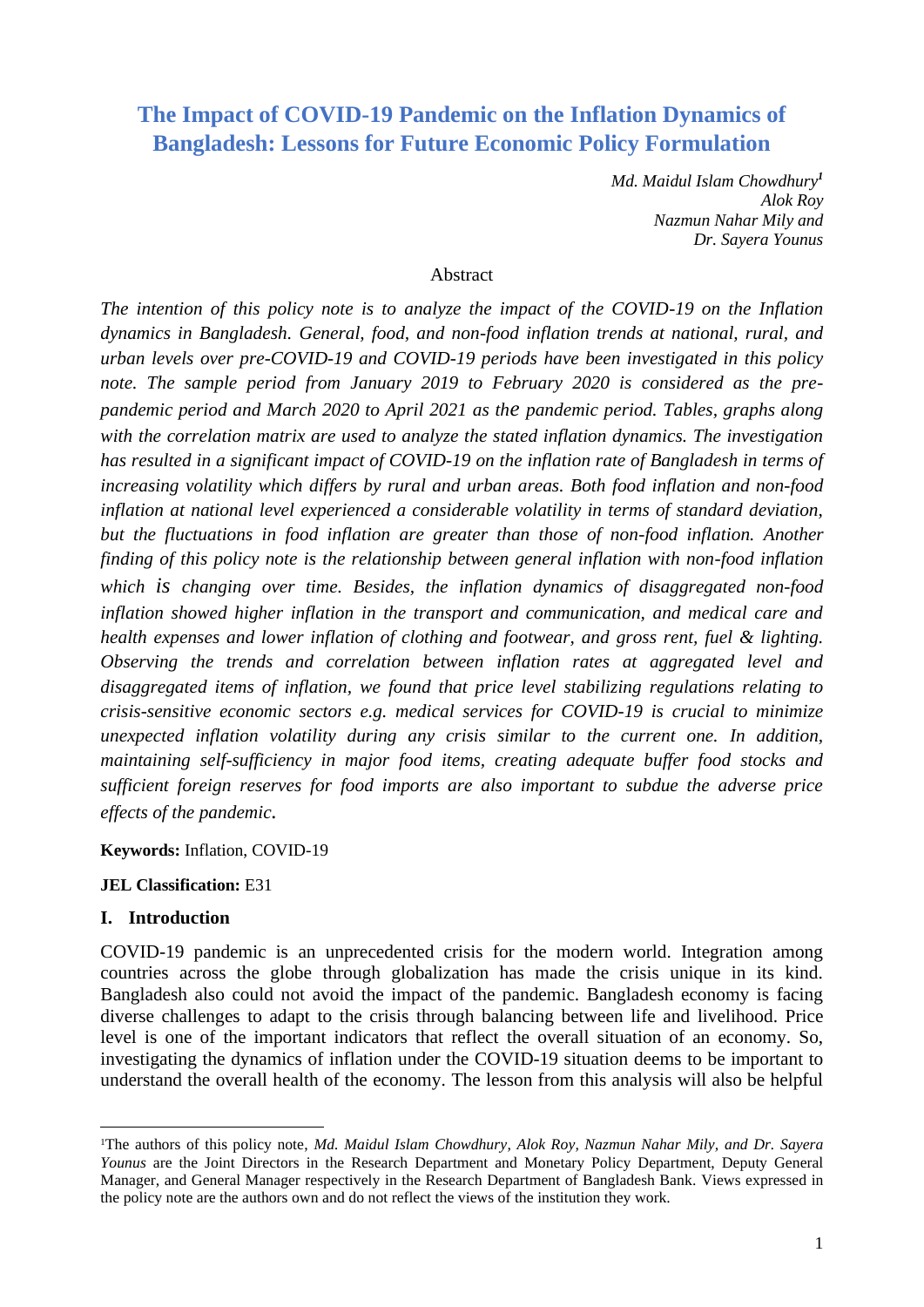to get an insight into the required steps to be taken to face any future crisis similar to the current one.

The role of COVID-19 on inflation seems to be ambiguous theoretically due to the existence of factors pulling inflation in opposite directions. The factors like plummeting commodity prices, stumbling oil prices, and a depressed labor market may pull inflation down when large fiscal deficits and expansionary monetary policy may push inflation up. So, the presence of these factors resulting from COVID-19 with their relative strength may define the final trajectory of inflation in a country.



Source:Ministry of Finance, Bangladesh

The Government of Bangladesh with the collaboration of the Bangladesh Bank has announced a series of stimulus packages and refinance schemes equivalent to BDT1284.41 billion which is 4.59 percent of GDP to recover from the COVID-19 related economic losses. Accordingly, the budget deficit reached a record height in FY2021 to 6.1 percent of GDP which has been raised

further to 6.2 percent of GDP for FY22.The increased budget deficit is supposed to affect inflation adversely. In addition to the increasing budget deficit, Bangladesh Bank pursued quantitative easing to absorb the shock of COVID-19 on the economy by lowering Cash Reserve Ratio (CRR), Repo Rate, Reverse Repo Rate, Bank Rate as shown in Graph 2 and raising Advance Deposit Ratio (ADR) from 85 percent to 87 percent for conventional banking and Investment



Deposit Ratio (IDR) from 90 percent to 92 percent for Islamic banking. This may increase inflation further. On the other hand, depressed domestic demand during the pandemic for nonfood items with decreasing world food price and oil price supposed to reduce inflation in Bangladesh. For instance, the world food price index continuously decreased from 93.87 in Jan'2020 to 85.43 in May'2020 when the average crude oil price decreased from USD61.63 per barrel in Jan'2020 to USD30.38 per barrel in May'20 (*The Pink Sheet-World Bank*). So, two opposite forces are active to determine inflation dynamics in Bangladesh at the advent of COVID-19.This policy note is an attempt to examine the impact of COVID-19 on inflation under the stated circumstances.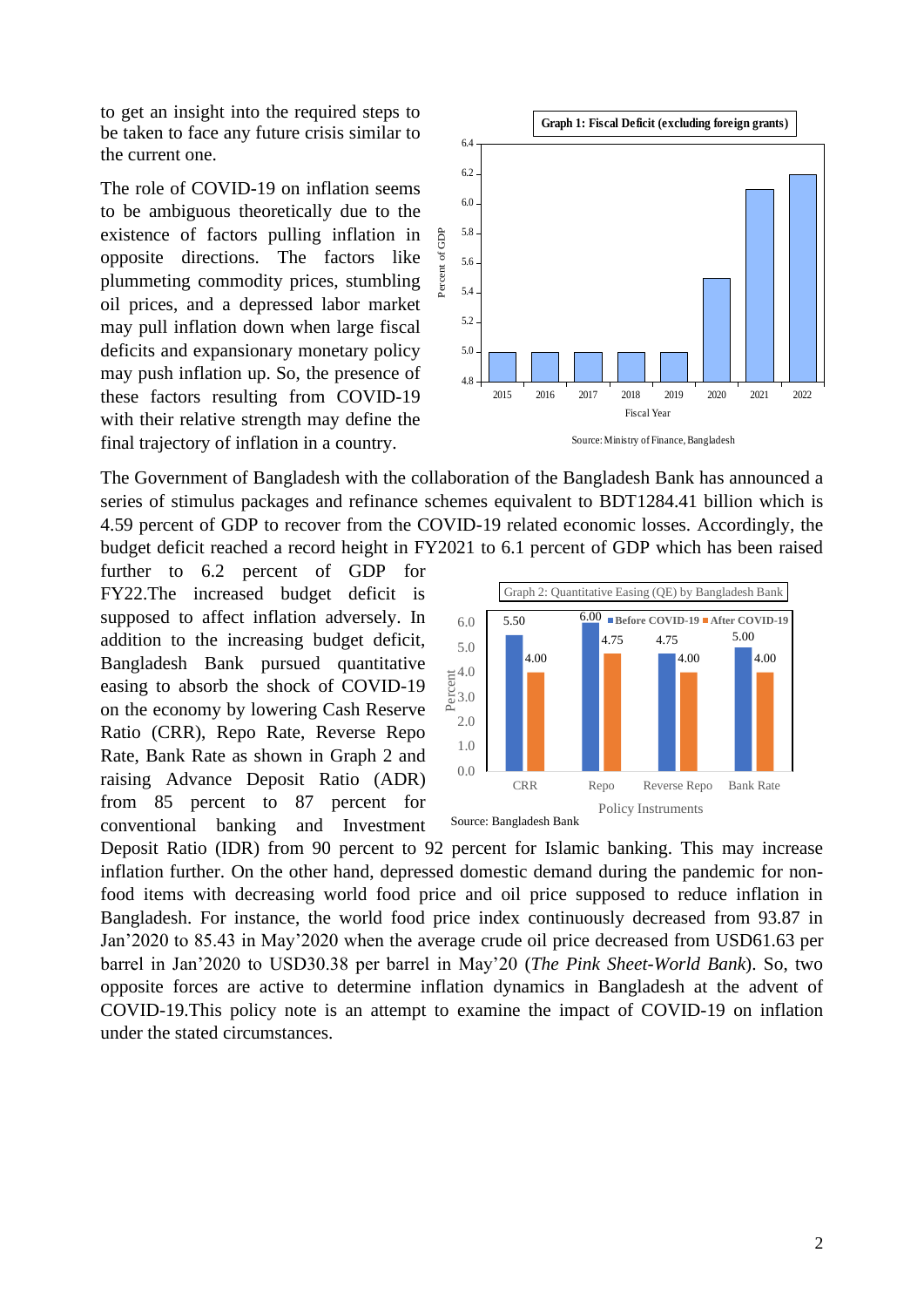#### **II. Impact of COVID-19 on Overall Inflation**



of around 5.5 percent before the emergence of COVID-19. Then the first confirmation of COVID-19 in December 2019in China started to affect the whole world as China has a huge contribution to the world economy through its extraordinary manufacturing industry. However, Bangladesh economy started to suffer from COVID-19 since March 2020, the start of countrywide lockdown following the first official identification of the COVID-19 infection in the country. Graph 3 describes the national inflation of Bangladesh for the period from January 2019 to April 2021. The starting point of our sample is January 2019 since the whole year of 2019 was a stable one among the last few years in terms of the inflation rate of Bangladesh before the first emergence of the virus domestically. So, we have defined January 2019 to February 2020 as the *pre-pandemic period* and March 2020 to April 2021 as the *pandemic period*, shown as the shaded region in the Graph. It is easily observable from the graph that the inflation experienced comparative stability before February 2020, but then, the inflation became noticeably volatile implying that, COVID-19 might have a considerable impact on inflation as there was no significant economic shock other than COVID-19 in the stated period. COVID-19 altered the spending patterns of Bangladeshi consumers as people avoided restaurants, shopping malls, public transports, recreational spots, etc. which has the potential to redefine the inflation structure of Bangladesh as the regular typical combination of consumption basket items got changed, at least temporarily. As a result, the standard deviation of national general inflation increased from 0.16 in the pre-pandemic period to 0.37 in the pandemic period as given in Table 1.

**Key Descriptive Statistics of Inflation Rate in Pre-pandemic (***Jan'2019 to Feb'2020***) and Pandemic Period (***Mar'2020 to Apr'2021***)**

|           |         | Pre-pandemic Period |              | Pandemic Period |      |          |  |  |
|-----------|---------|---------------------|--------------|-----------------|------|----------|--|--|
|           | General | Food                | Non-<br>Food | General         | Food | Non-Food |  |  |
| Mean      | 5.58    | 5.48                | 5.73         | 5.62            | 5.77 | 5.37     |  |  |
| Std. Dev. | 0.16    | 0.35                | 0.30         | 0.37            | 0.66 | 0.46     |  |  |

**Table 1: National**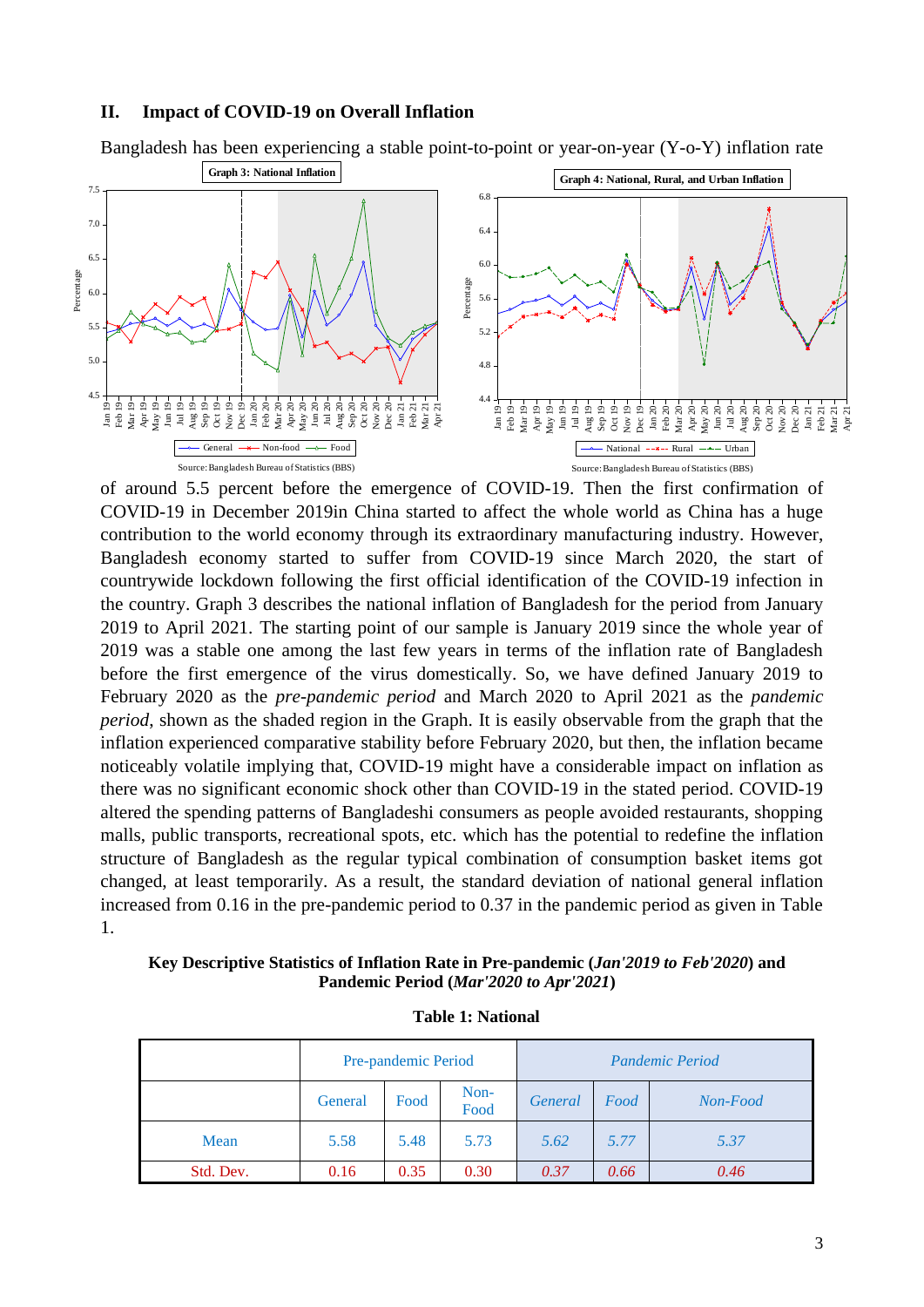|              |         | таріс 2. Стран         |          |         | Tanic si        |         |              |         |                        |                                     |
|--------------|---------|------------------------|----------|---------|-----------------|---------|--------------|---------|------------------------|-------------------------------------|
|              |         | Pre-pandemic<br>Period |          |         | Pandemic Period |         |              |         | Pre-pandemic<br>Period |                                     |
|              | General | Food                   | Non-Food | General | $Food$          | NonFood |              | General | Food                   | $\Gamma_{\alpha\alpha}$<br>$N \sim$ |
| Mean         | 5.81    | 5.23                   | 6.47     | 5.58    | 5.29            | 5.81    | Mean         | 5.45    | 5.60                   | 5.1                                 |
| Std.<br>Dev. | 0.15    | 0.33                   | 0.26     | 0.40    | 0.84            | 0.36    | Std.<br>Dev. | 0.21    | 0.38                   | 0.4                                 |

**Table 2: Urban Table 3: Rural**

|              | Pre-pandemic<br>Period |      |          | Pandemic Period |      |         |              | Pre-pandemic<br>Period |      |          | Pandemic<br>Period |      |          |
|--------------|------------------------|------|----------|-----------------|------|---------|--------------|------------------------|------|----------|--------------------|------|----------|
|              | General                | Food | Non-Food | General         | Food | NonFood |              | General                | Food | Non-Food | General            | Food | Non-Food |
| Mean         | 5.81                   | 5.23 | 6.47     | 5.58            | 5.29 | 5.81    | Mean         | 5.45                   | 5.60 | 5.18     | 5.66               | 5.99 | 5.03     |
| Std.<br>Dev. | 0.15                   | 0.33 | 0.26     | 0.40            | 0.84 | 0.36    | Std.<br>Dev. | 0.21                   | 0.38 | 0.47     | 0.41               | 0.64 | 0.59     |

Source: Authors' calculation based on BBS data.

Graph 4 shows the inflation dynamics of rural and urban areas along with the national level. Here we observe the co-movement of the national, rural, and urban inflation with comparative stability before the identification of the virus in Bangladesh. The inflation of urban areas has been hit harder by COVID-19 compared to the rural area in terms of the volatility associated with their trends. This scenario is also reinforced by the standard deviation of general urban inflation that increased from 0.15 to 0.40 (Table 2), when the standard deviation of general rural inflation increased from 0.21 to 0.41 (Table 3) in the pandemic period. However, the last three months of our sample as shown in Graph 4 indicates the possible return of the inflation rate to its pre-pandemic trend, but the second wave of COVID-19 triggered a new lockdown state in Bangladesh from mid-April 2021 which may affect the future trajectory of inflation in Bangladesh.

Now, let's shed light on the food and non-food inflation in parallel to the overall general inflation at national level. Both food inflation and non-food inflation at national level experienced considerable volatility, but the fluctuations in food inflation are greater than those of non-food inflation (Graph 3). From this token, the COVID-19 seems to have slightly more impact on food inflation compared to non-food inflation at national level. This observation is also supported by the change in the standard deviations of food and non-food inflation over the pre-pandemic and pandemic period as given in Table 1. The Tables (Table 1, 2, and 3) elaborates the key statistics of general, food, and non-food inflation for national, urban and rural levels over pre-pandemic and pandemic periods.

**Pair-wise Correlation Coefficients of General, Food, and Non-Food inflation Rate in Prepandemic (***Jan'2019 to Feb'2020***) and Pandemic Period (***Mar'2020 to Apr'2021***)**

|          |                                 | Pre-pandemic Period |         | <b>Pandemic Period</b> |          |         |  |  |  |
|----------|---------------------------------|---------------------|---------|------------------------|----------|---------|--|--|--|
|          | Non-<br>Food<br>General<br>Food |                     | General | Food                   | Non-Food |         |  |  |  |
| General  | 1.00                            | 0.85                | $-0.19$ | 1.00                   | 0.90     | 0.02    |  |  |  |
| Food     |                                 | 1.00                | $-0.68$ |                        | 1.00     | $-0.42$ |  |  |  |
| Non-Food |                                 |                     | 1.00    |                        |          | 1.00    |  |  |  |

**Table 4: National**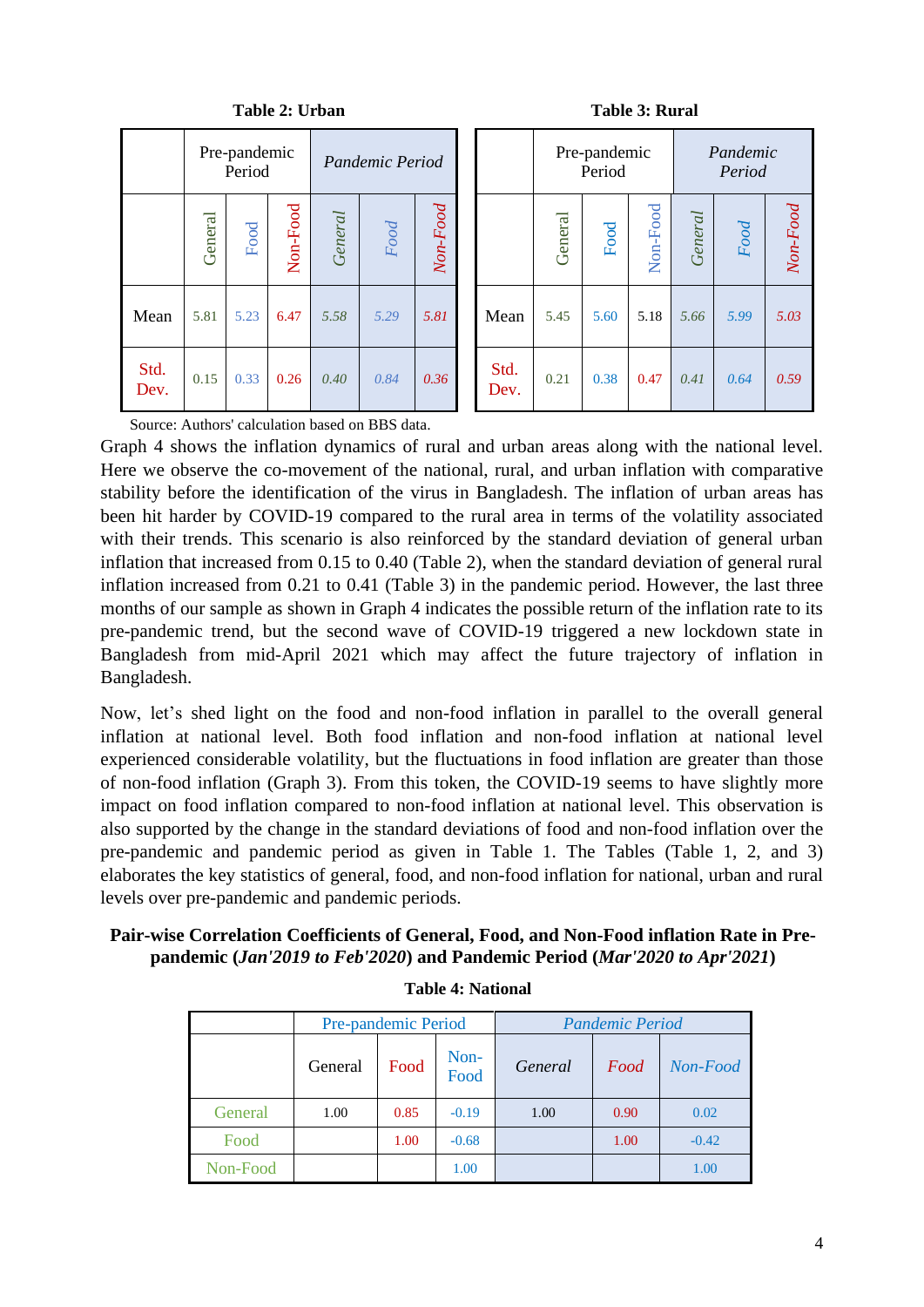|              | <b>Pre-pandemic</b><br><b>Period</b> |      |                          | <b>Pandemic Period</b> |      |              |              | <b>Pre-pandemic</b><br><b>Period</b> |      |          | <b>Pandemic Period</b> |      |              |  |
|--------------|--------------------------------------|------|--------------------------|------------------------|------|--------------|--------------|--------------------------------------|------|----------|------------------------|------|--------------|--|
|              | General                              | Food | -Food<br>N <sub>on</sub> | General                | Food | Food<br>Non. |              | General                              | Food | Non-Food | ĮD.<br>ē<br>Gen        | Food | Food<br>Non- |  |
| General      | 1.00                                 | 0.73 | 0.20                     | 1.00                   | 0.80 | $-0.18$      | General      | 1.00                                 | 0.77 | 0.11     | 1.00                   | 0.88 | 0.19         |  |
| Food         |                                      | 1.00 | $-0.53$                  |                        | 1.00 | $-0.59$      | Food         |                                      | 1.00 | $-0.54$  |                        | 1.00 | $-0.29$      |  |
| Non-<br>Food |                                      |      | 1.00                     |                        |      | 1.00         | Non-<br>Food |                                      |      | 1.00     |                        |      | 1.00         |  |

**Table 5: Urban Table 6: Rural**

|              |        | <b>Pre-pandemic</b><br><b>Period</b> |          | <b>Pandemic Period</b> |      |            |  |  |  |
|--------------|--------|--------------------------------------|----------|------------------------|------|------------|--|--|--|
|              | Genera | Food                                 | Non-Food | General                | Food | $Non-Food$ |  |  |  |
| General      | 1.00   | 0.77                                 | 0.11     | 1.00                   | 0.88 | 0.19       |  |  |  |
| Food         |        | 1.00                                 | $-0.54$  |                        | 1.00 | $-0.29$    |  |  |  |
| Non-<br>Food |        |                                      | 1.00     |                        |      | 1.00       |  |  |  |

Source: Authors' calculation based on BBS data.

Table 4, 5, and 6 describes the association among general, food, and non-food inflation in terms of coefficient correlation at national, urban and rural levels incorporating pandemic effect. We observe that general inflation is positively correlated with food inflation when negatively correlated with non-food inflation before the pandemic. Besides, an analysis (given in the Appendix) to check the negative association between general and non-food inflation against different sample sizes shows correlation coefficient 0.18, -0.10, -0.27, and -0.39 for the sample Jan'2015–Feb'2020, Jan'2016–Feb'2020, Jan'2017–Feb'2020, and Jan'2018–Feb'2020 respectively which indicates that the association of general inflation with non-food inflation is changing over time. However, the association between general inflation and food inflation became stronger during the pandemic period largely due to consumers' high priority of food consumption during the pandemic.

### **III. Disaggregated inflation and sources of inflation volatility from COVID-19**

The available data from Bangladesh Bureau of Statistics (BBS) disaggregates national inflation into food and non-food inflation when non-food inflation can be broken down into six categories: gross rent, fuel & lighting; clothing & footwear; transport & communications; medical care & health expenses; recreation, entertainment, education & cultural services; and

miscellaneous. We have seen in section II that both food inflation and non-food inflation experienced volatile trajectories during the pandemic, but food inflation fluctuated around an average rate when non-food inflation maintained a declining trend. Now, we can analyze the components of non-food inflation to understand its overall trend since the emergence of COVID-19. Graph 5



Source:Source:Bangladesh Bureau of Statistics (BBS)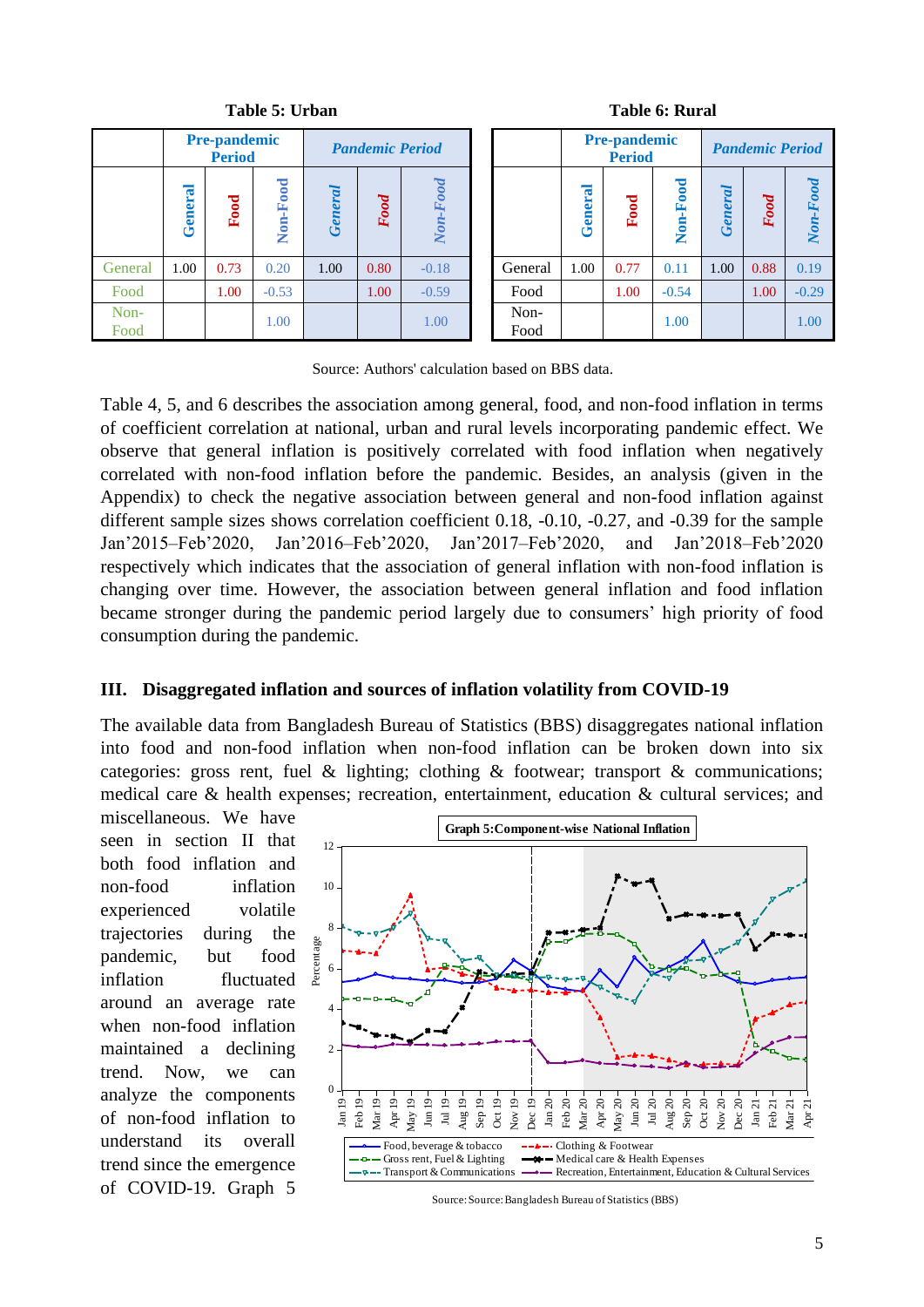shows that the overall volatility of disaggregated national inflation is higher during the COVID-19 period compared to the virus-free period. Here, we observe that inflation of recreation, entertainment, education & cultural services maintained a stable path. Most of the recreation spots and education institutions remained closed since the countrywide lockdown in response to COVID-19 spread in Bangladesh. On the other hand, online education has been introduced in the country which also didn't affect the contribution of education to the inflation. So, the inflation of recreation, entertainment, education & cultural services remained stable amid the COVID-19 pandemic.

Clothing and footwear experienced decreasing inflation due to a fall in its demand. People across the country prioritized food intake over clothing and footwear like non-food consumption which led to the falling demand for these products. Consequently, the inflation of clothing and footwear plummeted sharply.

Transport and communication inflation was in decreasing trend before the COVID-19 period. This trend sustained for some time in the beginning of the COVID-19 period which later started to rise. This trend can be explained by the policy taken by the government for transport and communication sector. According to the government policy, transports were allowed to take passengers in reduced number but with higher fare in the relaxed lockdown state which increased the overall price of the transport and communication sector. Eventually, the inflation of the sector increased sharply as shown in Graph 5.

Gross rent, fuel & lighting inflation rose slightly after the start of the COVID-19 period amid sharply decreasing world fuel price as the world fuel price was not adjusted domestically in Bangladesh. But from January 2021, the inflation declined sharply mostly contributed by the possible decrease in gross rent as the demand for the rental house in the cities and towns fell due to the people who lost their job because of COVID-19 lockdown started to return to the village.

Finally, medical care and health expenses increased sharply in the COVID-19 period due to an unprecedented increase in the health expenses resulting from the coronavirus infection. Though the inflation of medical care and health expenses was maintaining an increasing trend before the pandemic period, it experienced an upward structure shift due to COVID-19 as evident from Graph 5.

However, increased inflation of transport and communication, and medical care and health expenses failed to outweigh the decreased inflation of clothing and footwear, and Gross rent, fuel & lighting leading to decreased overall non-food inflation.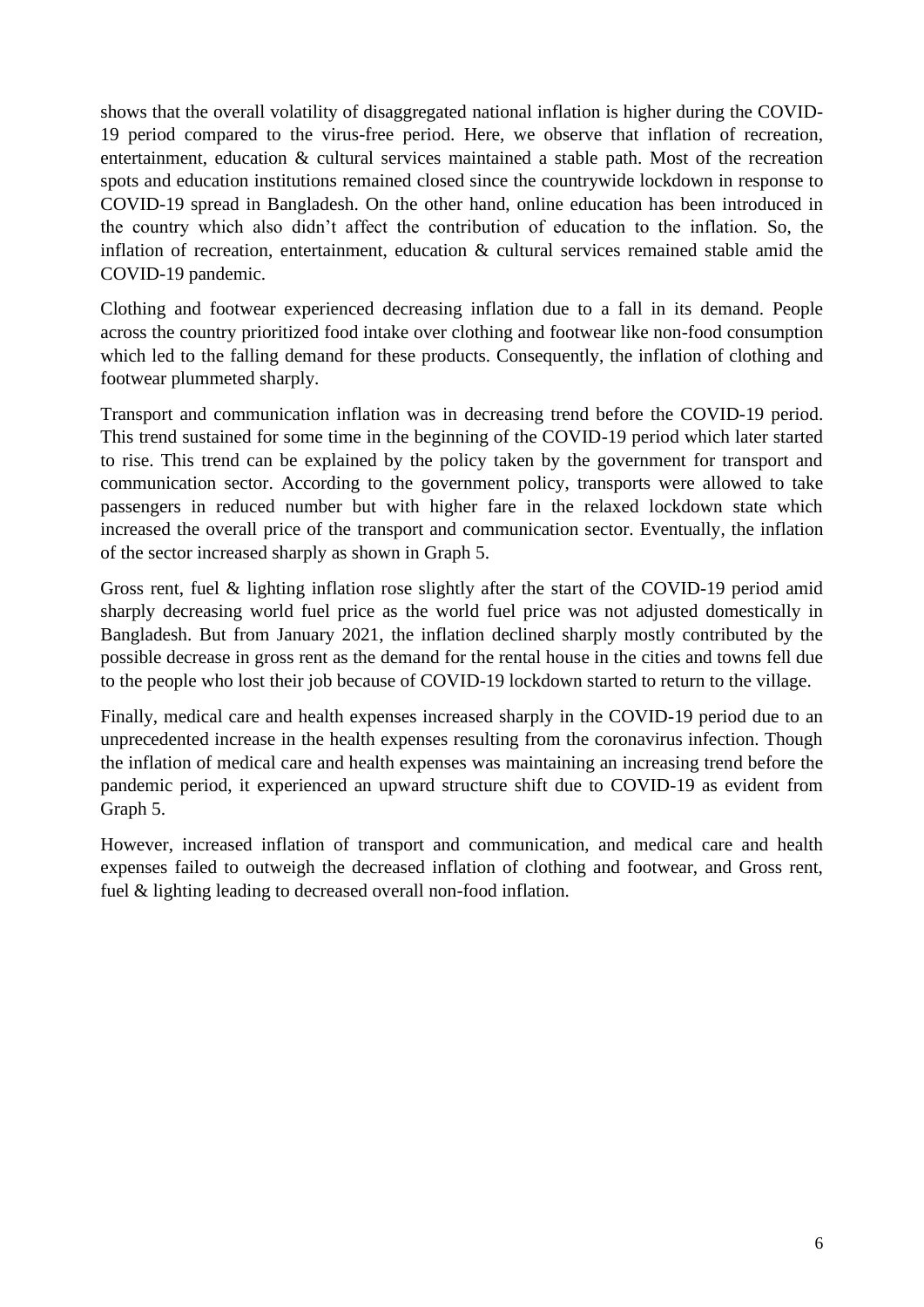## **IV. Impact of COVID-19 on Inflation Compared to Neighboring Countries**

We can have a brief observation on the impact of COVID-19 on the inflation in the neighboring countries of Bangladesh to have a comparative understanding of the impact of COVID-19 on the country-wise regional inflation. The impact of COVID-19 on the inflation rates of the stated countries along with Bangladesh is visible in Graph 6. We observe the same kind of picture for



Source: International Financial Statistics (IFS)

Bangladesh, India, Nepal and Sri Lanka but the inflation trends of Pakistan slightly differ from the other countries during the pandemic period. Here, we observe an increasing inflation trend for all the neighboring countries of Bangladesh from the beginning of the pandemic which declined gradually showing similar co movement around the world.

## **V. Inflation Rate and Wage Rate Change**

The relationship between inflation rate and unemployment is a familiar phenomenon in Economics known as the Phillips curve. So, our analysis of inflation rate dynamics amid the COVID-19 pandemic will be incomplete without discovering the possible relationship between inflation rate and unemployment scenario in Bangladesh during the pandemic, but the unavailability of unemployment data in the required frequency makes the analysis challenging for this policy note. So, we tried to use the wage rate index as a proxy of the unemployment rate in Bangladesh as wage rate and the unemployment rate has a close relationship. It can be considered that the unemployment rate to be high when the wage rate decreases and the lower unemployment rate when the wage rate increases (Phillips, 1958). Graph 7 demonstrates the possible relationship between the inflation and Y-o-Y wage rate changes i.e. wage inflation in Bangladesh perspective. Theoretically, we expect the wage inflation to be positively associated with the price inflation. In the Bangladesh case, we observe that wage inflation and price inflation maintained a positive relationship until January 2020. The price inflation started to decline after December 2019 and fell sharply in April 2020 just after the start of strict lockdown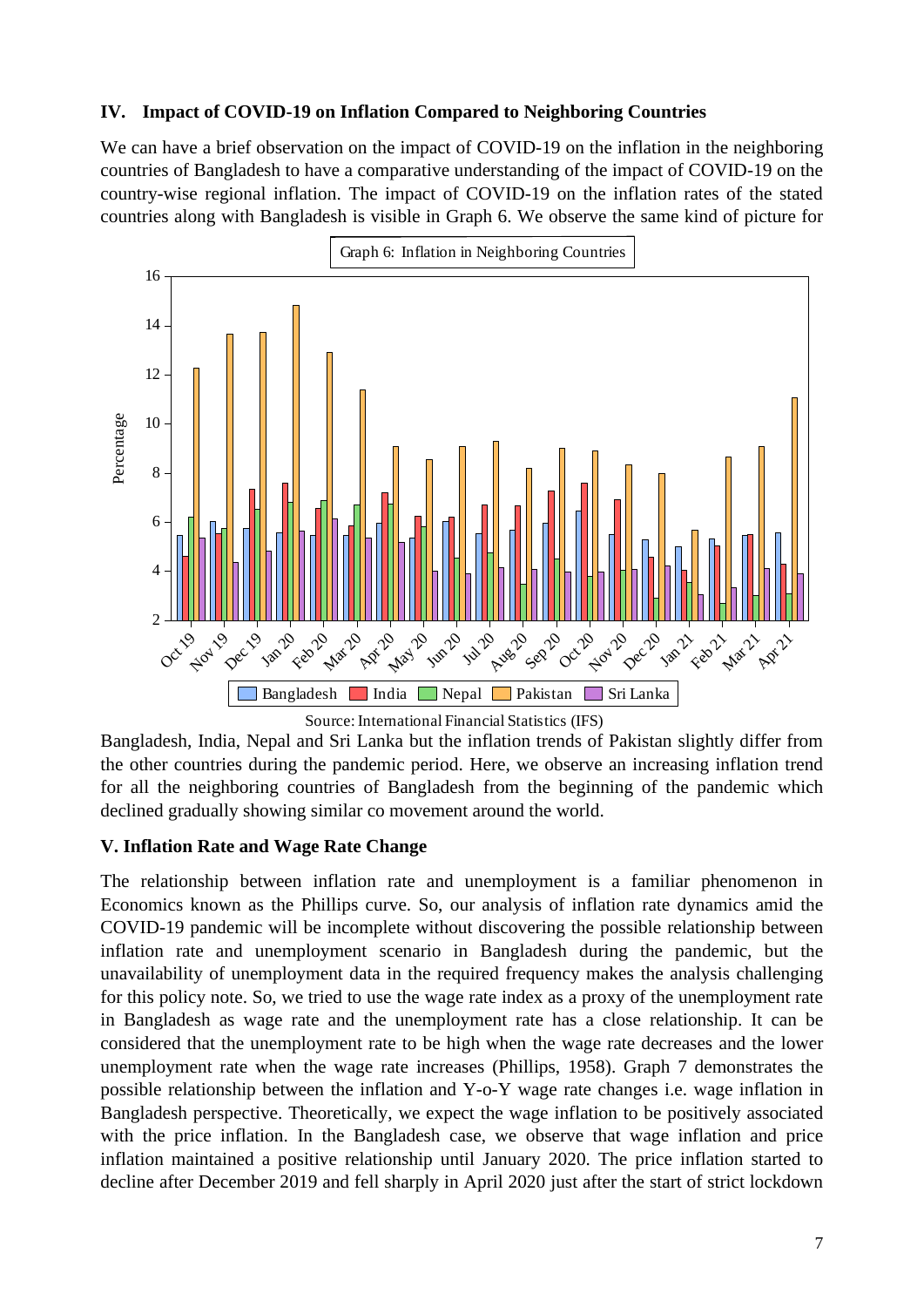in March 2020. The wage inflation fell to a record low in July 2020 and started to rise afterward. The increasing wage inflation with the rising price inflation in the last few months of our sample indicates possible recovery of Bangladesh economy, but the possible recovery is now threatened by the second wave of the pandemic. However, we can perceive from Graph 7 that price inflation and wage inflation did not maintain a coherent relationship in the pandemic period compared to the pre-



pandemic period. This is also shown by the correlation coefficient as shown in the graph. The coefficient of correlation between price inflation and wage inflation was 0.15 in the prepandemic period which changed to -0.36 in the pandemic period. So, the COVID-19 pandemic not only has affected the inflation dynamics of Bangladesh but also altered the relationship between the price inflation and the unemployment rate of the country.

## **VI. Conclusion**

The analysis of this policy note is indicating the multifarious impact of the COVID-19 pandemic on the inflation rate in Bangladesh. The volatility of the overall inflation rate increased when the food inflation rate and urban inflation rate experienced higher volatility compared to the nonfood inflation rate and rural inflation rate respectively. The inflation dynamics of disaggregated non-food inflation shows increased inflation of transport and communication, and medical care and health expenses. Besides, the pandemic has increased the association between general inflation and non-food inflation in Bangladesh which underlines the importance of policy formulation focusing on the price level of food and beverage in a crisis like the ongoing one. Price level stabilizing regulations relating to crisis-sensitive economic sectors e.g. medical services for COVID-19 is crucial to minimize unexpected inflation volatility during any crisis similar to the current one. In addition, maintaining self-sufficiency in major food items, creating adequate buffer food stocks and sufficient foreign reserves for food imports are also important to subdue the adverse price effects of the pandemic. Comparing Bangladesh with her neighboring countries, there are noticeable similarities in inflation trends with India, Nepal during pandemic. So, the impact of COVID-19 in inflation dynamics seems to be largely similar in the South Asian region based on the experience of the stated countries. The policy note also sheds light on how COVID-19 has affected the relationship between price inflation and wage inflation in Bangladesh. The findings of the policy note show that both the direction and magnitude of the coefficient correlation between price inflation and wage inflation got altered in the pandemic period.